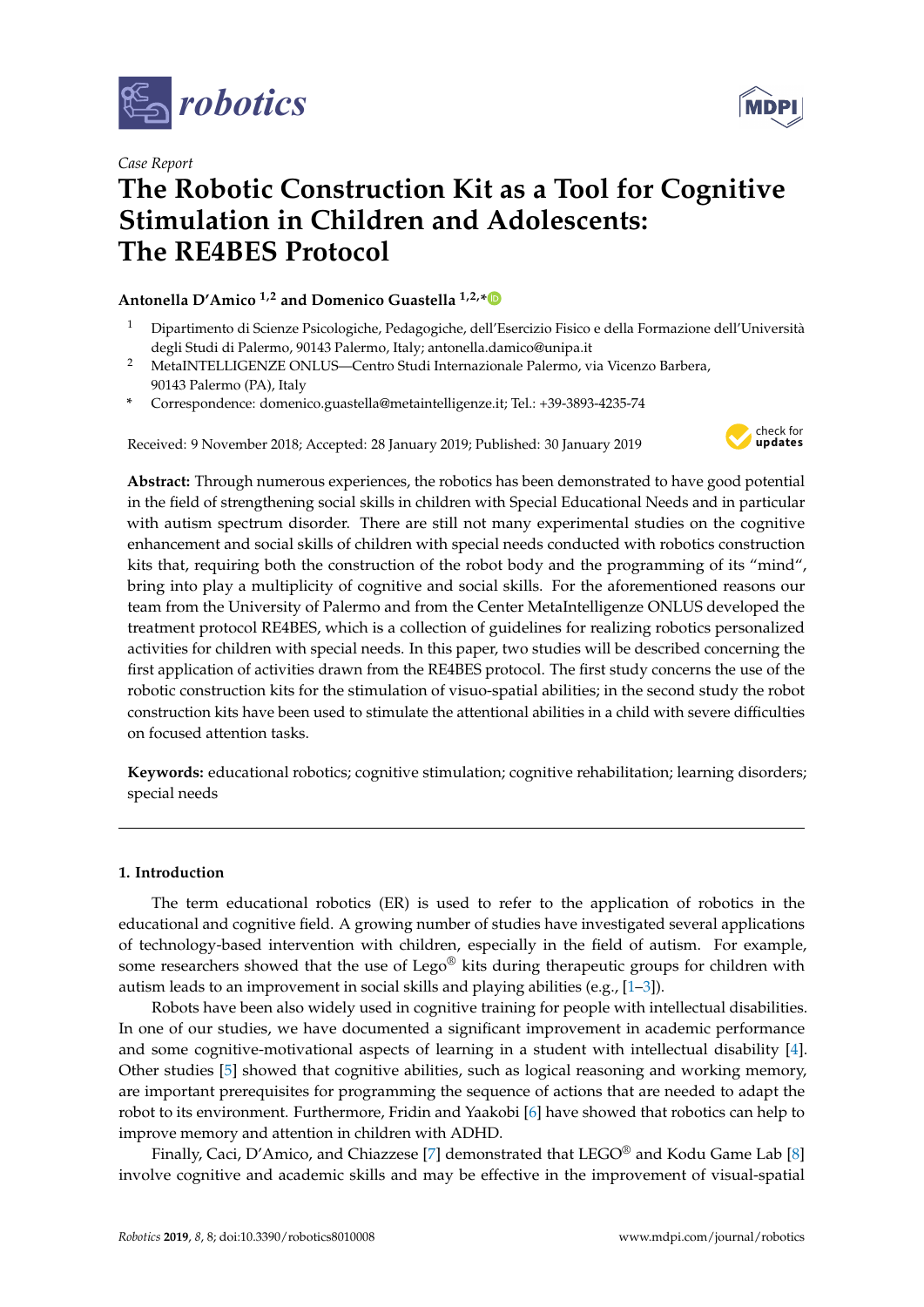working memory and La Paglia, Caci, La Barbera and Cardaci, demonstrated the efucacy of robotics labs in stimulating metacognition [\[9\]](#page-8-4).

In the ER field, two main typologies of robot are used. Some of these are humanoid or zoomorphic robots, like NAO [\[10\]](#page-8-5) or Pepper [\[11\]](#page-8-6). These robots are mainly used in order to study human–robot interactions or to improve social skills in children, since they are able to reproduce human or animal-like interactive behavior. However, in this case, the user cannot modify the robot body, and, in order to program the robot behavior, a very high amount of expertise in computer programming is required. Another kind of tool is represented by the robotics construction kits, such as LEGO kits: they give to the user the opportunity to build small mobile robots using bricks, sensors, and motors and to program robot behavior using a very simple block programming language. These tools stimulate creativity and manipulation, and may be used in order to perform several activities and to teach different skills to children and adolescents. For these reasons, in this paper, we focus our interest in the use of robotics constructions kits as a tool for intervention in children with special needs.

# **2. The RE4BES Protocol**

The RE4BES is a treatment protocol that was designed with the aim to improve cognitive, neuropsychological, behavioral, and social skills in children and adolescents with special needs. Basing its theoretical background on scientific literature about cognitive processes and psychological development, RE4BES foresees activities aimed at improving visual perception, attention, memory, linguistic abilities, thinking and reasoning, as well as motivational and emotional processes [\[12\]](#page-8-7).

Moreover, RE4BES methodology is based on two further theoretical models: constructionism [\[13\]](#page-8-8) and embodied cognition [\[14\]](#page-8-9).

Constructionism considers learning as an active process that takes place in hands-on learning contexts, as opposed to methods that are exclusively based on the transferring of knowledge from the teacher to students.

Moreover, robots allow to set "authentic activities" [\[15](#page-8-10)[,16\]](#page-8-11), which require students to solve complex tasks over an extended period of time, offering them the opportunity to examine the task from different perspectives, using a variety of resources and providing the opportunity to collaborate and reflect.

The second theoretical model related to RE4BES is embodied cognition (EC), a multidimensional and interdisciplinary construct developed with contributions from different scientific disciplines such as neuroscience, psychology, philosophy, and the cognitive sciences.

The EC approach overcomes the debate about the role of brain/body or environment for the development of the human mind [\[17\]](#page-8-12) and considers the body and the environment as an "extension" of the mind. In EC's perspective, every kind of human cognition is embodied: to understand the mind is important to consider parameters such as the body and its interaction with the environment. The body ensures the coordination between cognition and action and can facilitate or hinder specific cognition. In this sense, educational robotics could be considered as one of the best ways for allowing children to work with artificial extended minds.

Moreover, RE4BES takes advantage of the strong impact that construction kits have on children and young people, in terms of motivation and involvement.

Even if ER has been already used as a tool for rehabilitation in some studies [\[1](#page-7-0)[–4](#page-7-2)[,6\]](#page-8-1), RE4BES is the first attempt to develop a complete treatment protocol that can be applied to children and adolescents with different types of cognitive difficulties. Following RE4BES guidelines, operators could use robotic construction kits as "toolboxes" in order to realize personalized activities for cognitive empowerment and cognitive rehabilitation.

Here, we describe the first applications of the RE4BES protocol with an adolescent and a child with special needs.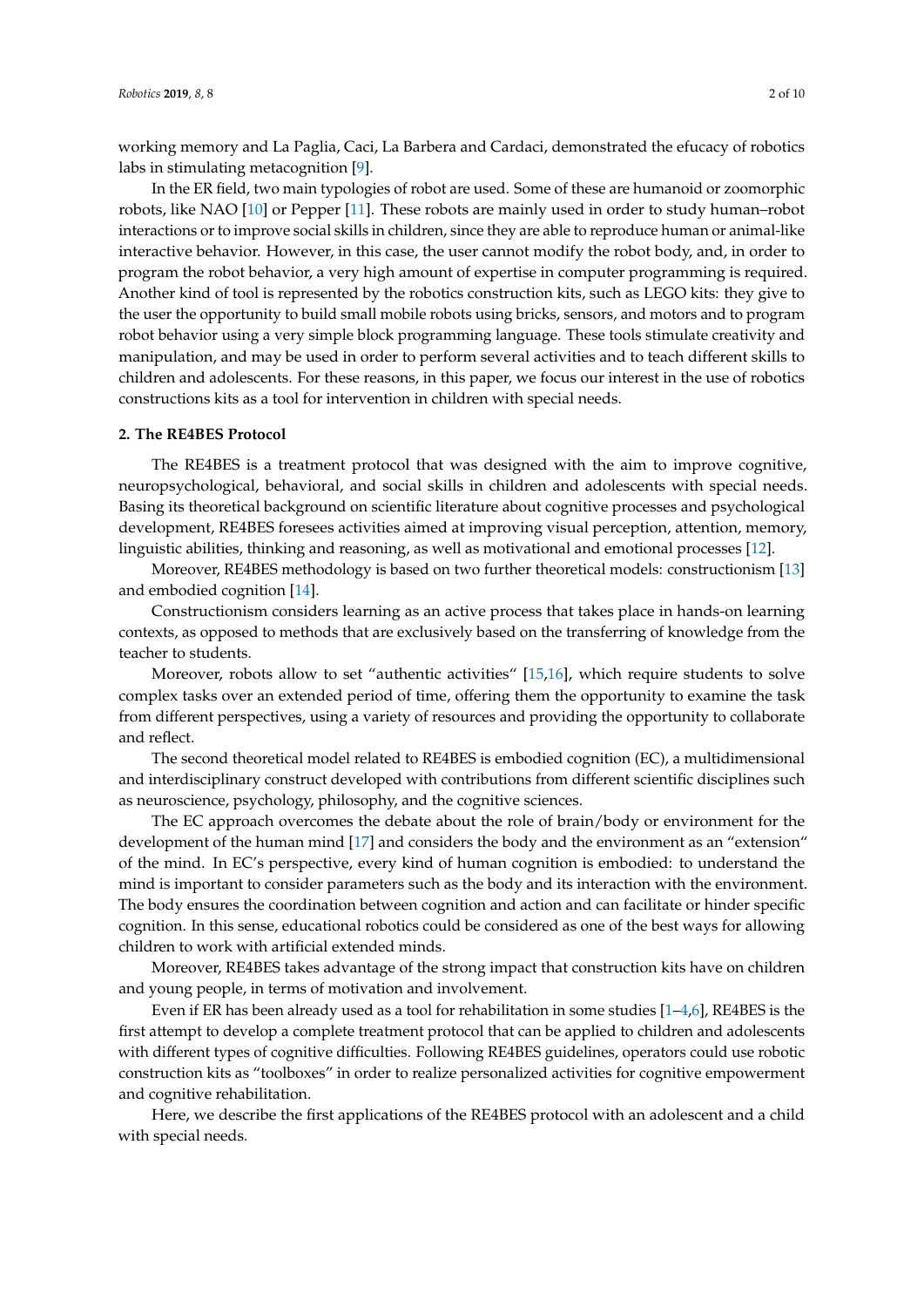# **3. Case 1**

The first study involved M., a 15-year-old boy attending the third class of upper secondary school. M. showed low levels of self-esteem, school difficulties, and need for support in the study activities, especially those related to visuo-spatial skills (mathematics, geometry, physical education, etc.). Since childhood, he had been showing difficulties in expressive language and a delay in psychomotor development. He preferred activities that require the use of the verbal channel and he avoided activities that involve visuo-spatial or memory skills.

The cognitive profile, assessed using WISC-IV scale [\[18\]](#page-8-13) resulted in a total QI score of 75. M. showed an inhomogeneous trend in different WISC-IV indices: verbal comprehension (90), visual-perceptual reasoning (74), working memory (70), and processing speed (88). Thus, we decided to focus our intervention on the empowerment of the most impaired areas, such as (1) spatial abilities, which in general are less developed than verbal ones (as evidenced by the difference between the verbal comprehension and visual-perceptual reasoning indexes), and (2) working memory, intended as the ability to maintain and to elaborate verbal and visual spatial information [\[19\]](#page-8-14).

# *3.1. Method*

In order to verify the influence of the treatment on M.'s verbal and spatial working memory abilities, he was assessed before and after the intervention.

# Material and Procedure

Working memory abilities were assessed using the PML test (Prove per la misurazione della Memoria di Lavoro) [\[20\]](#page-8-15), an Italian validated test battery that is composed of nine short-term memory and working memory tasks, using both verbal and non-verbal information, and five supplementary tasks for measuring executive processes and the rate of processing. In this study, we used only the nine short-term memory and working memory tasks. The tasks are as follows: non-word repetition; digit span; word span; short-term visual memory span; short-term spatial memory span; short-term sequential memory span; working memory word span; working memory number span; working memory visuo-spatial span.

All of them have an excellent level of apparent and content validity since they have already been used in other studies [\[21–](#page-8-16)[24\]](#page-8-17) and use similar procedure of other tasks widely used in scientific literature [\[25](#page-8-18)[,26\]](#page-8-19).

The non-word repetition task requires repeating a set of non-words orally presented, and the relative score corresponds to the number of phonemes that have been correctly repeated.

All the other tasks use a methodology of serial recall: people are presented with a set of digits, words or pictures, and are required to recall them in the same order as the presentation. The total span score corresponds to the sum of the serial lists that have been correctly recalled.

## *3.2. RE4BES Intervention*

M. followed an RE4BES protocol aimed at enhancing visuo-spatial abilities and visuo-spatial working memory. Moreover, in order to improve his self-esteem and self-efficacy [\[27\]](#page-8-20), the intervention was integrated with a variety of cognitive-behavioral techniques [\[28\]](#page-8-21).

They consisted in specific learning experiences designed to teach M. to monitor his negative, automatic thoughts (cognitions), to recognize the connections between cognitions, affect, and behavior, and to examine the evidence for and against his distorted automatic thoughts.

Each of M.'s achievements during the activities was adequately reinforced in order to reduce devalued thoughts and to improve his motivation. The activities are detailed in Table [1.](#page-3-0)

A therapist (the RE4BES instructor) conducted the treatment, and a psychologist (the observer) monitored its effects. The activities were performed using a Lego EV3 kit and an IN-o-Bot robot.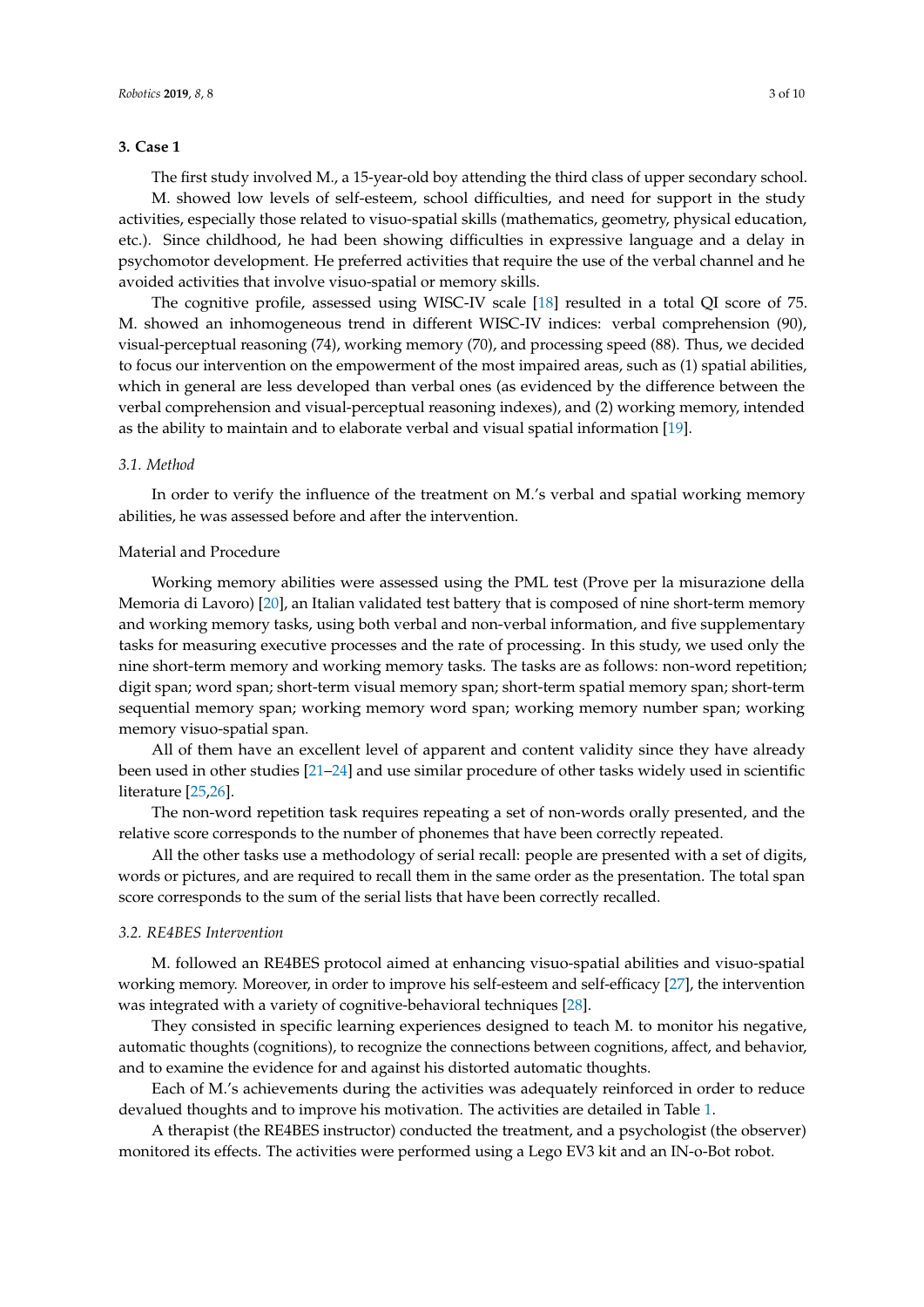<span id="page-3-0"></span>

| Activity                                 | Description                                                                                                                                                                                                                                                                                                                                                                                                                                                                                                                                                                                                                                                                                   | <b>Abilities</b>                                                                                                                          | Time                         |
|------------------------------------------|-----------------------------------------------------------------------------------------------------------------------------------------------------------------------------------------------------------------------------------------------------------------------------------------------------------------------------------------------------------------------------------------------------------------------------------------------------------------------------------------------------------------------------------------------------------------------------------------------------------------------------------------------------------------------------------------------|-------------------------------------------------------------------------------------------------------------------------------------------|------------------------------|
| Seeking for the Pieces                   | This is the starting activity of every educational robotics work<br>with a construction kit. The subject has to identify the pieces<br>useful for building the robot. This activity stimulates different<br>perceptual processes in various subtasks: piece search (shapes<br>and colors selection), classification of pieces in the box, order<br>determination (classification according to shape or color), etc.                                                                                                                                                                                                                                                                           | Short-term memory,<br>visual and tactile memory,<br>fine motor, attention,<br>visual-perceptual reasoning,<br>multisensory integration    | $30 \text{ min}/1 \text{ h}$ |
| Assembling                               | This commits the subject to the construction of a robot (or other)<br>that can be assembled following univocal criteria. The pieces<br>often are very small and require strong motor efforts, especially in<br>cases where there are also slight motor deficits. This work can<br>stimulate different perceptual processes in various subtasks:<br>physical and mental rotation, placing pieces in the right position,<br>planning, assembling pieces in the right sequence, etc.                                                                                                                                                                                                             | Short-term memory, procedural<br>memory, mental rotation,<br>fine motor skills and<br>prassies, attention,<br>visual-perceptual reasoning | $30 \text{ min}/1 \text{ h}$ |
| Programming                              | The basic programming tasks easily explore all the functions of<br>the robot (effectors and sensors). For example, the simple<br>programming of a robot may stimulate an understanding of<br>cause/effect relationships, analysis of the surrounding<br>environment (e.g. light conditions), analysis of the movement<br>surfaces, and awareness of the presence of risks/obstacles in the<br>environment. In programming, the same behavior can be<br>programmed in different ways, more or less efficiently, and this<br>stimulates both the creativity and the possibility of acting for trials<br>and errors and of having an instant confirmation of performances.                       | Computational thinking, logic,<br>abstraction, attention,<br>metacognition, communication                                                 | 1 h                          |
| Span H/R                                 | This is an activity inspired by the span tasks, in which the subject<br>has to reproduce a sequence of items after viewing them for a few<br>seconds. In this case, a sequence of cards that reproduces certain<br>behaviors is presented for a few seconds. The subject then has to<br>reproduce them by activating the related programming blocks in<br>the robot. It starts with sequences from 2 or 3 cards. The subject<br>starts to perform sequences of behaviors ranging from 2 upwards;<br>after three attempts with at least one correct answer, the sequence<br>increases by one item; when he collects three consecutive errors in<br>recalling the sequence, the activity stops. | Visuo-spatial working memory,<br>attention, memory,<br>computational thinking                                                             | $30/45$ min                  |
| <b>Spatial Orientation</b><br>with Array | The robot is inside a two-dimensional array and the subject has to<br>program its movement in order to reach a goal represented by<br>specific coordinates. Every square of the array corresponds to one<br>step of the robot. The difficulty of the routes increases after<br>each success.                                                                                                                                                                                                                                                                                                                                                                                                  | Working memory, attention,<br>visual-perceptive reasoning,<br>computational thinking,<br>planning, metacognition                          | $30 \text{ min}$             |
| Spatial orientation<br>without array     | In this activity, the subject has to program the robot to move<br>across a path to reach a pre-established goal in an open field.<br>This activity requires the subject to plan the path using his/her<br>mental imagery and then to reproduce it using the<br>programming interface.                                                                                                                                                                                                                                                                                                                                                                                                         | Working memory, attention,<br>visual-perceptive reasoning,<br>computational thinking,<br>planning, metacognition                          | 30 min                       |

| Table 1. Activities included in theM's. RE4BES treatment protocol. |
|--------------------------------------------------------------------|
|--------------------------------------------------------------------|

# *3.3. Re-Test Phase*

Seven days after the end of the treatment, M. was re-tested using the PML in order to monitor any improvements compared to the initial condition. Graph 1 shows the differences in each PML task score before and after treatment.

# *3.4. Results and Discussion*

The graph (Figure [1\)](#page-4-0) shows that, compared to the pre-intervention assessment phase, M. showed improvements in digit span, short-term spatial memory span, short-term sequential memory span, and working memory number span.

On the contrary, there were no improvements in working memory word span or short-term visual memory span, and there was a worsening in word span. Finally, there was no effect on non-word repetition, where M.'s performance reached a ceiling effect.

Although in this study it was not possible to construct an experimental design due to the lack of multiple measurements in the baseline condition, results evidenced an improvement in 4 out of 9 working memory abilities measured, and this was definitely a good result, considering the short period of intervention.

Moreover, we should stress that, even if the RE4BES protocol used was aimed at enhancing visual-spatial abilities, M. improved also his abilities in some of the verbal tasks, as demonstrated by results in digit span and working memory number span [\[29\]](#page-8-22).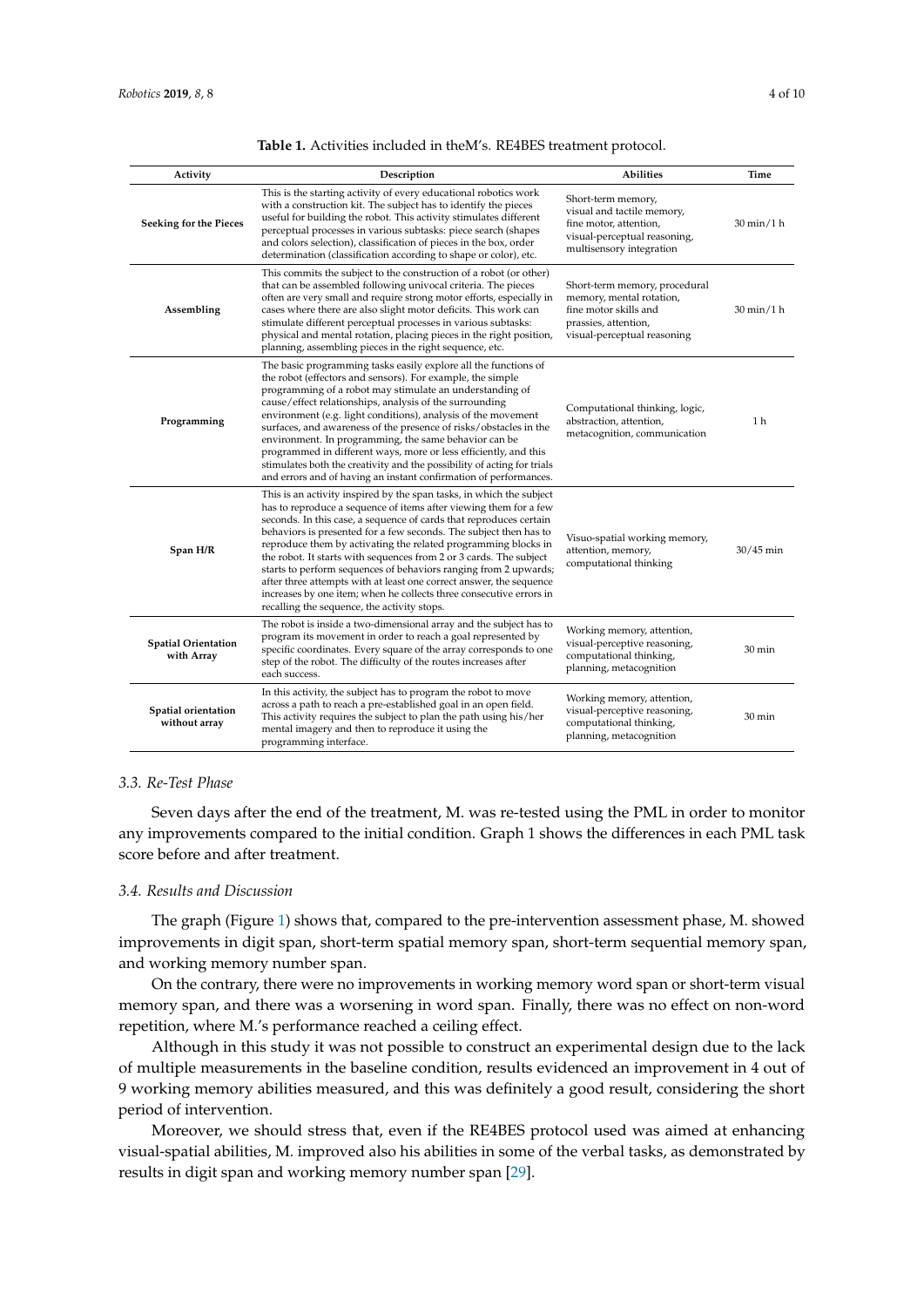<span id="page-4-0"></span>

**Figure 1.** Comparison between pre-test and post-test for PML results. **Figure 1.** Comparison between pre-test and post-test for PML results.

# *3.4. Results and Discussion*  **4. Case 2**

Study 2 involved S., a 10-years-old boy, with an intellectual disability and behavioral problems related to inattention/hyperactivity. S. attended the third class of Italian primary school and had many school difficulties. S. also refused to undergo any traditional activity that was proposed to him, including testing activities.  $\blacksquare$ 

#### non-word repetition, where  $\alpha$  is performance reached a ceiling effect. Whenever, where  $\alpha$  ceiling effects is a ceiling effect. *4.1. Method*

Differently from Study 1, in Study 2, an A-B-A single case quasi-experimental design was used, in which the participant was repeatedly pre-tested (baseline phase or B1), repeatedly tested (treatment phase or T) during the treatment, and repeatedly re-tested at the end of the treatment (second baseline  $\frac{1}{\pi}$  or B2).

.<br>In this case, the RE4BES protocol was aimed to reduce the behavioral problems. The treatment was carried out for one month with two meetings per week. Similarly to Study 1, a therapist (the RE4BES instructor) conduced the activities and a psychologist (the observer) monitored the effects of the **4. Case 2**  training. The activities were performed using a Lego EV3 kit and a LEGO We-Do 2.0 kit.

#### $s$ essment $s$ *4.2. Assessment*

A questionnaire was administered to the parents 5 times during the week before starting the treatment (B1), 16 times during the treatment (T), and 5 times after the treatment (B2).

The questionnaire was realized for the aims of the study, by adapting the questionnaires for parents included in the Italian Battery for ADHD [\[30\]](#page-9-0). The BIA's questionnaires are based on the  $\sqrt{1341}$ co-morbid models for ADHD [\[31–](#page-9-1)[33\]](#page-9-2) and on the diagnostic criteria described in the DSM-IV for ADHD [\[34\]](#page-9-3).

The final questionnaire was composed of 40 items exploring the five main areas of inattention/hyperactivity problems: (1) inattention; (2) hyperactivity/impulsivity; (3) aggressiveness/oppositive behaviors; (4) depression/anxiety; (5) social behaviors. For each item, the parents had to assign a score from 0 (none) to 4 (much) in a Likert scale.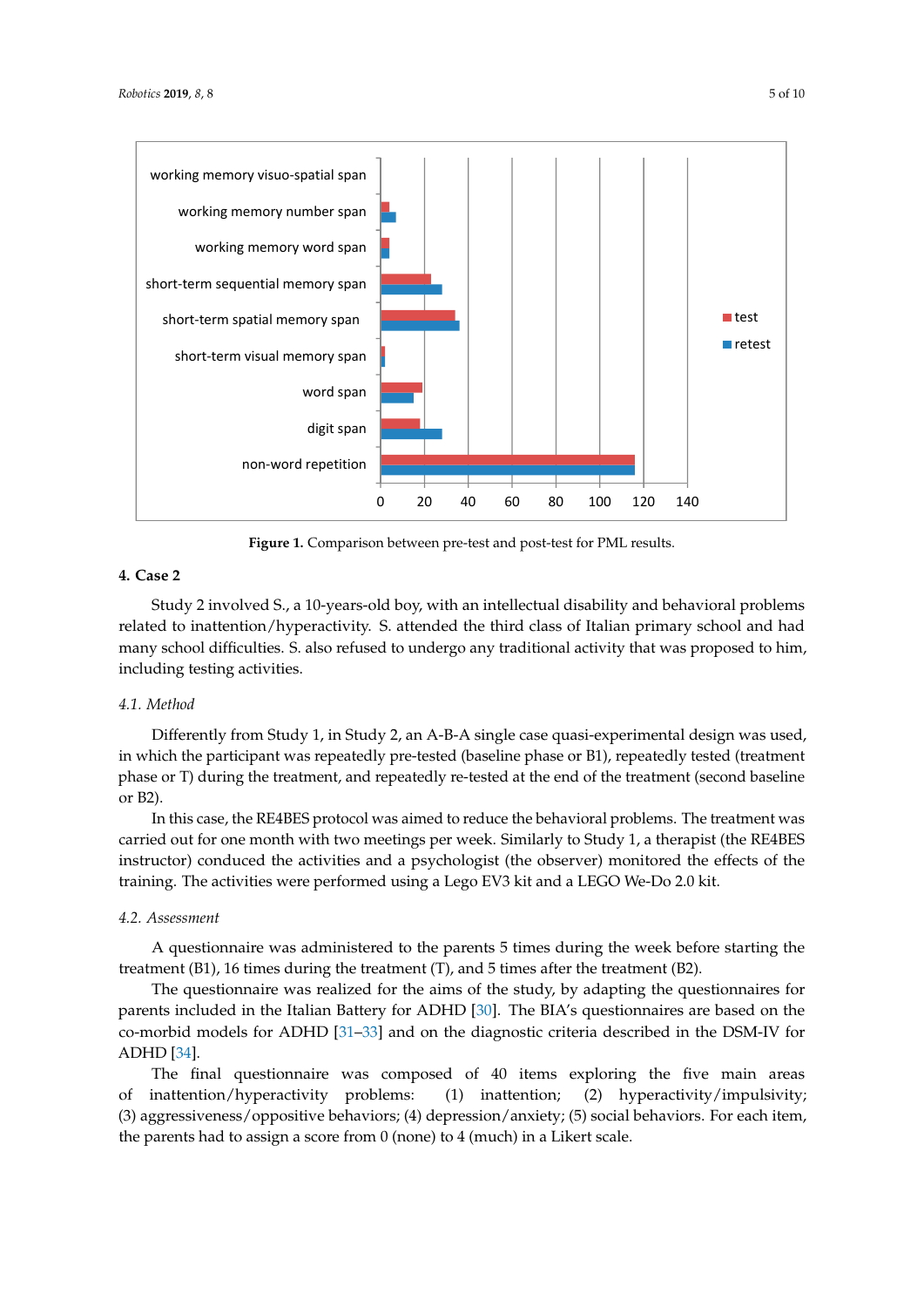# *4.3. Baseline*

Parents assigned to S. high scores in the areas of inattention (mean score 8.6), hyperactivity/impulsivity (mean score 6.6), and social behaviors (mean score 8.6). On the contrary, they assigned zero-order scores in the areas of depression/anxiety (0.6) and aggressiveness/oppositive behaviors (1.2), since S. did not present these types of behaviors.

### *4.4. Treatment Phase*

S. followed an RE4BES intervention protocol aimed to reduce the intensity and frequency of problem behaviors in eight meetings over one month (2 per week), lasting 1 h each. The activities proposed aimed firstly at capturing the child's interest. The use of a construction kit that combines educational aspects with playful ones quickly achieved this aim. During the course of the activities, we tried to set the basic rules of social and turn-taking skills integrating robotics activities with cognitive-behavioral strategies [\[35\]](#page-9-4). The robot was used as a tool to mediate the learning of new positive behavioral models, not only for cognitive stimulation. Thus, we guided S. to inhibit impulsive behavior and to respect the rules, and to extinguish problem behaviors (throwing objects, interrupting activities). At the same time, we reinforced positive behaviors such as completing tasks, listening to suggestions, and using language to express requests and needs. The activities are showed in Table [2.](#page-5-0)

<span id="page-5-0"></span>

| Title                 | Description                                                                                                                                                                                                                                                                                                                                                                                                                                                                          | <b>Abilities</b>                                                                                                                       | Time                         |
|-----------------------|--------------------------------------------------------------------------------------------------------------------------------------------------------------------------------------------------------------------------------------------------------------------------------------------------------------------------------------------------------------------------------------------------------------------------------------------------------------------------------------|----------------------------------------------------------------------------------------------------------------------------------------|------------------------------|
| Search for the Pieces | This is the starting activity of every educational robotics work<br>with a construction kit. The subject has to identify the pieces<br>useful for building the robot. This activity stimulates different<br>perceptual processes in various subtasks: piece search (shapes<br>and colors selection), classification of pieces in the box, order<br>determination (classification according to shape or color), etc.                                                                  | Short-term memory, visual and tactile<br>memory, fine motor, attention,<br>visual-perceptual reasoning,<br>multisensory integration    | $30 \text{ min}/1 \text{ h}$ |
| Assembling            | This commits the subject to the construction of a robot (or<br>other) that can be assembled following univocal criteria. The<br>pieces often are very small and require strong motor efforts,<br>especially in cases where there are also slight motor deficits.<br>This work can stimulate different perceptual processes in<br>various subtasks: physical and mental rotation, placing pieces<br>in the right position, planning, assembling pieces in the right<br>sequence, etc. | Short-term memory, procedural<br>memory, mental rotation, fine motor<br>skills and prassies, attention,<br>visual-perceptual reasoning | $30 \text{ min}/1 \text{ h}$ |
| Programming           | (See the same activity in Table 1).                                                                                                                                                                                                                                                                                                                                                                                                                                                  | Computational thinking, logic,<br>abstraction, attention,<br>metacognition, communication                                              | 1 <sub>h</sub>               |
| Tidy                  | The reordering activity is also important at the end of each<br>meeting because, besides stimulating a series of cognitive<br>abilities, it has an educational value correlated to the respect<br>of the rules. Especially with young children, it is very<br>important that any positive behavior is adequately reinforced.                                                                                                                                                         | Short-term memory, visual and tactile<br>memory, fine motor, attention,<br>visual-perceptual reasoning,<br>multisensory integration    | $10/15$ min                  |

**Table 2.** Activities included in the S.'s RE4BES treatment protocol.

# *4.5. Data Analysis*

In order to verify the effect of the treatment, the C test was used. It quantitatively evaluates changes based on the treatment in the time series data [\[36,](#page-9-5)[37\]](#page-9-6). Through the C test, it is possible to compare B1/T phases, B1/B2 phases, or T/B2 phases and identify any statistically significant changes or trends.

If the treatment was effective, the comparisons between temporal series relative to B1/T or B1/B2 should be statistically significant. On the contrary, the comparisons between temporal series relative to T/B2 should not show statistically significant changes.

# *4.6. Results and Discussion*

Results showed that S. significantly reduced his problem behaviors for the effect of the treatment. Indeed, while the comparison between T and B2 phases, as expected, shows a stable trend, there are significant differences between the B1 phase and the T phase. This result refers to the total score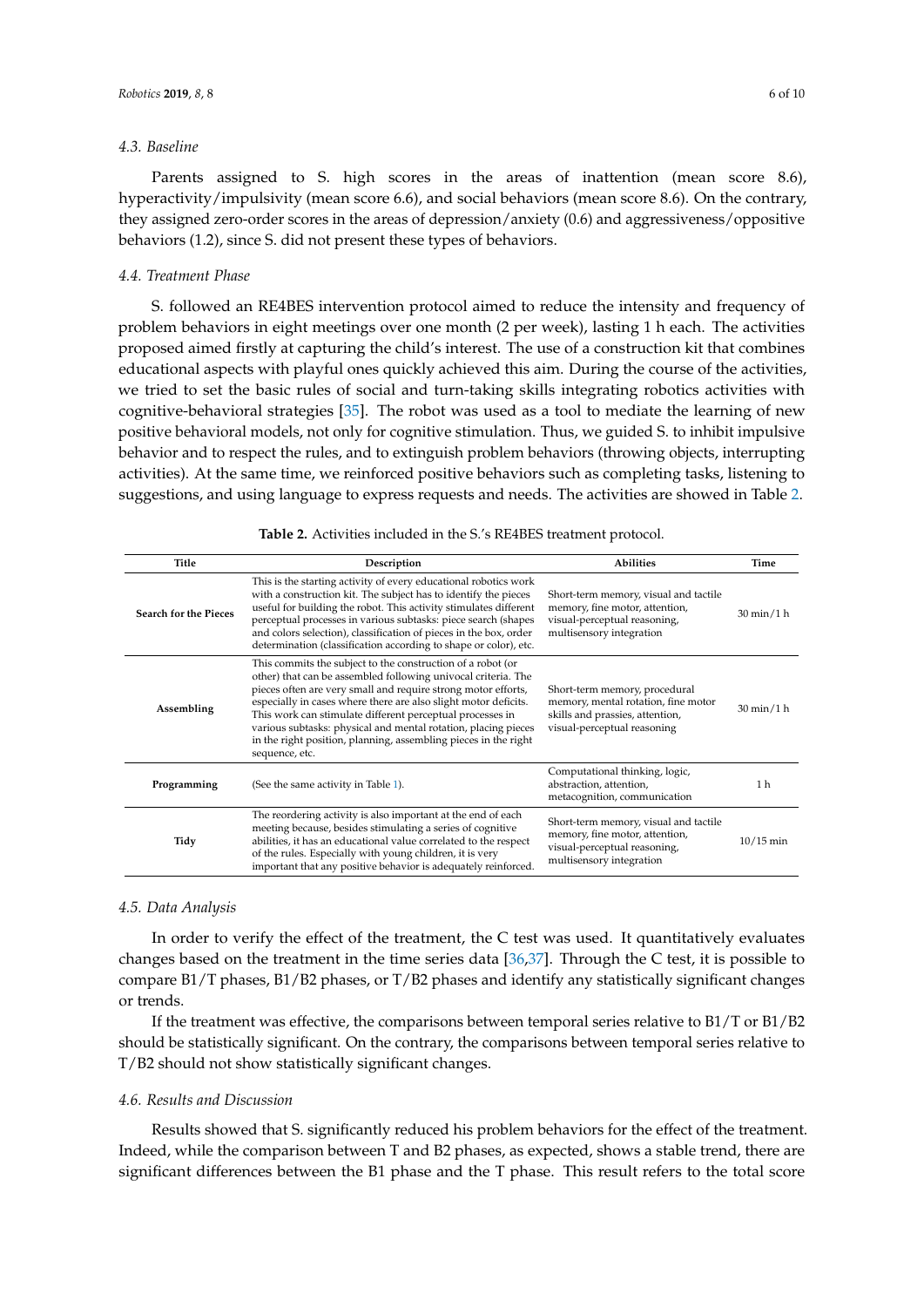<span id="page-6-0"></span>(p < 0.05, see Table [3\)](#page-6-0), as well as the inattention (p < 0.05) and hyperactivity/impulsivity scores  $(p < 0.01)$ .

|                                      | B1/T/B2 |          | B1/T |         | T/B2 |      | B1/B2 |         |  |  |
|--------------------------------------|---------|----------|------|---------|------|------|-------|---------|--|--|
|                                      | C       | Z        | C    | Z       | C    | Z    |       | Z       |  |  |
| Total scores                         | 0.63    | $3.04*$  | 0.6  | $3.00*$ | 0.23 | 1.11 | 0.61  | 2.16    |  |  |
| Inattention                          | 0.65    | $3.14*$  | 0.61 | $2.94*$ | 0.25 | 1.20 | 0.6   | $2.89*$ |  |  |
| Social behaviors                     | 0.51    | 2.46     | 0.58 | 2.80    | 0.22 | 1.06 | 0.46  | 2.22    |  |  |
| Hyperactivity/impulsivity            | 0.66    | $3.19**$ | 0.6  | $3.00*$ | 0.19 | 0.91 | 0.59  | $2.85*$ |  |  |
| Depression/anxiety                   |         |          |      |         |      |      |       |         |  |  |
| Aggressive/oppositional<br>behaviors |         |          |      |         |      |      |       |         |  |  |
| $* = p < 0.005$ ; $** = p < 0.001$ . |         |          |      |         |      |      |       |         |  |  |

**Table 3.** C test results comparing B1/T phases, B1/B2 phases, and T/B2 phases.

Figure [2](#page-6-1) shows the total scores obtained in the questionnaire compiled by parents during each day of the three phases. Results demonstrated that parents observed a global decrease in S.'s inattentive or hyperactive behaviors. On the contrary, the treatment had no effects on the social behavior scores. Concerning the depression/anxiety or aggressiveness/oppositive behavioral scores, S. obtained a floor effect in all phases (B1, T, and B2) since, in the parents' evaluation, he did not present these types of behaviors. *Robotics Property 2018***</del>** 

<span id="page-6-1"></span>

**Figure 2.** Comparisons between temporal series relative to B1, T, and B2 phases. **Figure 2.** Comparisons between temporal series relative to B1, T, and B2 phases.

# **5. General Discussion and Conclusions 5. General Discussion and Conclusions**

As above mentioned, the studies described in this paper represent the first application of the As above mentioned, the studies described in this paper represent the first application of the RE4BES protocol. Although the studies proposed here have been carried out in a limited time range RE4BES protocol. Although the studies proposed here have been carried out in a limited time range and have some methodological weakness, the obtained results are encouraging. Results of both and have some methodological weakness, the obtained results are encouraging. Results of both studies  $\frac{1}{2}$ studies reinforces the idea RE4BES protocol can be considered a value of  $\frac{1}{2}$  for  $\frac{1}{2}$  for  $\frac{1}{2}$  for  $\frac{1}{2}$  for  $\frac{1}{2}$  for  $\frac{1}{2}$  for  $\frac{1}{2}$  for  $\frac{1}{2}$  for  $\frac{1}{2}$  for  $\frac{1}{2}$  for reinforces the idea RE4BES protocol can be considered a valuable and innovative tool for interventions with children and adolescents with different special needs.

In particular, in Study 1, the RE4BES protocol was used in order to empower particular cognitive skills, and the results demonstrated the effectiveness of intervention both on the target skill (visual spatial abilities) and on verbal short term and working memory.

In Study 2, whose aim was to motivate and to engage a child that, in the early stages, refused to perform any kind of task and activity, we obtained an important effect on motivation and engagement in the activities. Results demonstrated that the playful use of robots has allowed us to lengthen the learning sessions and reduce his inattentive or hyperactive behaviors.

 $\frac{1}{\sqrt{1-\frac{1}{\sqrt{1-\frac{1}{\sqrt{1-\frac{1}{\sqrt{1-\frac{1}{\sqrt{1-\frac{1}{\sqrt{1-\frac{1}{\sqrt{1-\frac{1}{\sqrt{1-\frac{1}{\sqrt{1-\frac{1}{\sqrt{1-\frac{1}{\sqrt{1-\frac{1}{\sqrt{1-\frac{1}{\sqrt{1-\frac{1}{\sqrt{1-\frac{1}{\sqrt{1-\frac{1}{\sqrt{1-\frac{1}{\sqrt{1-\frac{1}{\sqrt{1-\frac{1}{\sqrt{1-\frac{1}{\sqrt{1-\frac{1}{\sqrt{1-\frac{1}{\sqrt{1-\frac{1}{\sqrt{1-\frac{1}{\sqrt{1-\frac{1$ In general, the effectiveness of RE4BES protocol may be due to several reasons: firstly, it may have a motivational base, since robotics increases, in all children, the motivation and the engagement towards learning in situations that are often seen by children as passive and not very stimulating. Engagement and motivation are two closely related concepts very important for learning. Motivation is considered an attribute necessary for the engagement process [\[38\]](#page-9-7); at the same time, intrinsic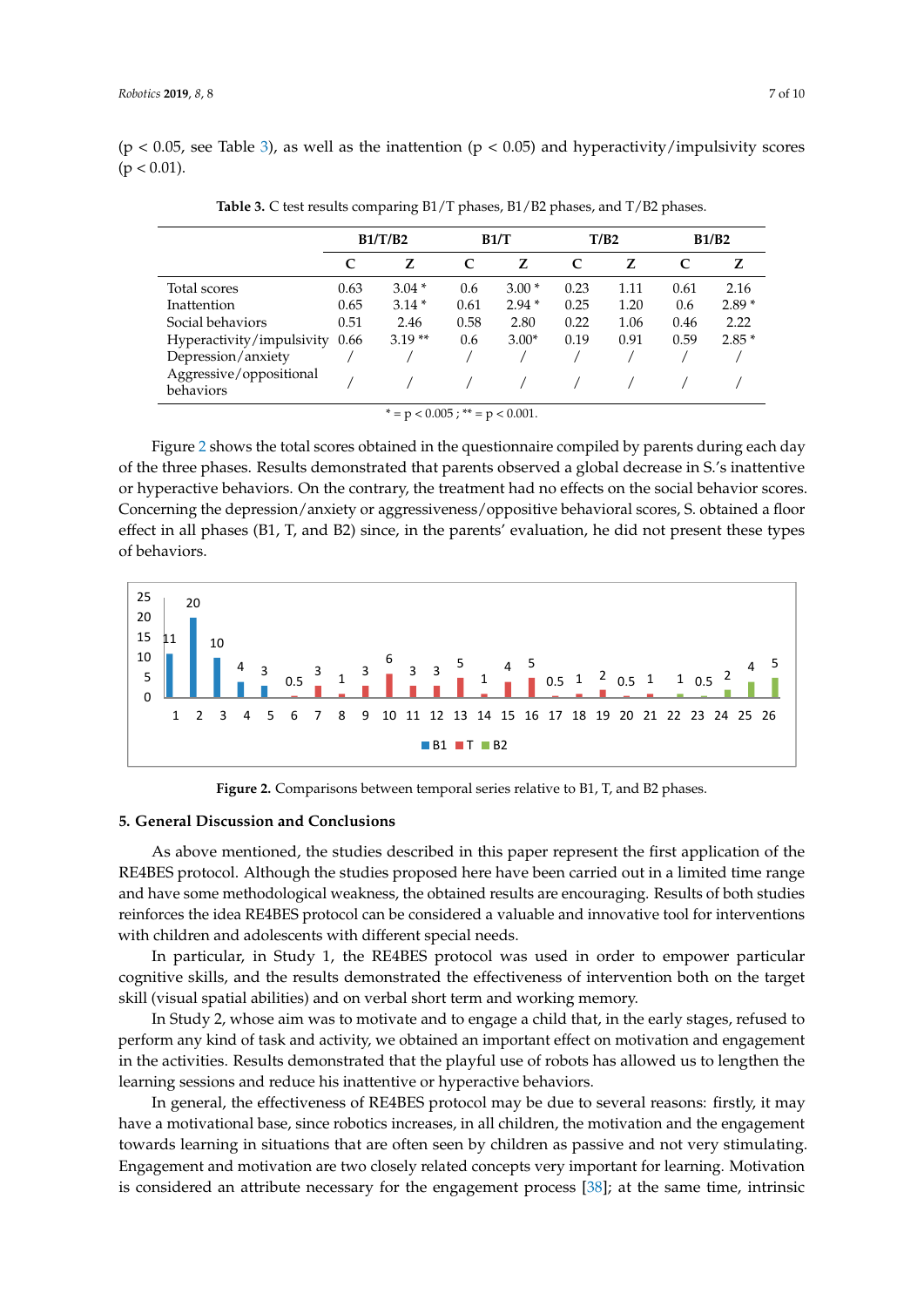motivation is an active engagement with activities that people perceive as interesting [\[39\]](#page-9-8). Motivation and engagement have a bidirectional relationship, which means that motivation could lead engagement and vice versa.

Moreover, the so-called "digital native" generation [\[40\]](#page-9-9) is particularly interested (thus, motivated and engaged) in digital and multimedia technologies. In this respect, Beran and collaborators [\[41\]](#page-9-10) have showed that children spend more time playing with technological tools than with "non-technological" ones. Thus, the digital natives are probably more prone to using digital devices than traditional methods since they perceive technologies as games and the time spent using technologies as time spent playing.

Many studies have documented the beneficial effect of using playful activities in educational or therapeutic settings (e.g., gamification or "the use of game design elements in non–game contexts" [\[42](#page-9-11)[–44\]](#page-9-12)) since these increase user engagement and user experience within a problem solving context.

Another important aspect to stress is that RE4BES protocols combine physical and mental experiences: these particular aspects make robots particularly suitable for children with special needs. Many of them, as is known, have difficulties in manipulating abstract concepts and are facilitated by the use of concrete objects. Robotics kits become, for these children more than for typically developed ones, objects to-think-with [\[11\]](#page-8-6) and help therapists to create "play-therapy" [\[45\]](#page-9-13) settings.

Obviously, for an effective use of the RE4BES protocol, it is necessary that the interventions are lead by professionals that know how to use robotics within a therapeutic path and in particular that are able to (1) identify the special needs of the children, (2) know which specific cognitive process is involved in each RE4BES activity, and (3) recognize the cognitive strategies that each children use in order to copy with robotic problem solving activities.

Moreover, RE4BES needs to be improved with more case studies, more activities, and some methodological improvements. Firstly, it will be necessary to design longer-lasting interventions with different follow-up assessments in order to clarify if, behind the motivational boost that robotics exerts in digital natives, these tools allow a more in-depth and meta-cognitive stimulation than traditional methods; second, it would be useful to realize RE4BES interventions that involve small groups of subjects matched for cognitive levels and ages, and that are aimed at improving cognitive, behavioral, and social areas. Indeed, as already shown in Study 2, the social behavior area was the only one in which no significant increase was found. This result is probably due to the "one-to-one" setting used in the study.

Following these suggestions, we are confident that interventions based on RE4BES protocols could bring real benefits in clinical practice and in the rehabilitation of children and adolescents with special needs.

**Acknowledgments:** We thank Giuseppina Paci, educator and teacher affiliated to Metaintelligenze ONLUS, for her valuable help in conducting Study 2.

**Conflicts of Interest:** The authors declare no conflict of interest.

# **References**

- <span id="page-7-0"></span>1. Diehl, J.J.; Schmitt, L.M.; Villano, M.; Crowell, C.R. The clinical use of robots for individuals with autism spectrum disorders: A critical review. *Res. Autism Spectr. Disord.* **2012**, *6*, 249–262. [\[CrossRef\]](http://dx.doi.org/10.1016/j.rasd.2011.05.006) [\[PubMed\]](http://www.ncbi.nlm.nih.gov/pubmed/22125579)
- 2. Hill, E.; Berthoz, S.; Frith, U. Brief report: Cognitive processing of own emotions in individuals with autistic spectrum disorder and in their relatives. *J. Autism Dev. Disord.* **2004**, *34*, 229–235. [\[CrossRef\]](http://dx.doi.org/10.1023/B:JADD.0000022613.41399.14) [\[PubMed\]](http://www.ncbi.nlm.nih.gov/pubmed/15162941)
- <span id="page-7-1"></span>3. LeGoff, D.B. Use of LEGO© as a therapeutic medium for improving social competence. *J. Autism Dev. Disord.* **2004**, *34*, 557–571. [\[CrossRef\]](http://dx.doi.org/10.1007/s10803-004-2550-0) [\[PubMed\]](http://www.ncbi.nlm.nih.gov/pubmed/15628609)
- <span id="page-7-2"></span>4. Caci, B.; D'Amico, A. Robotics: A new tool for education of subjects with cognitive diseases. In *Methods and Technologies for Learning WIT Transaction on Information and Communication Technologies*; WIT Press: Southampton, UK, 2005; Volume 34, pp. 563–567.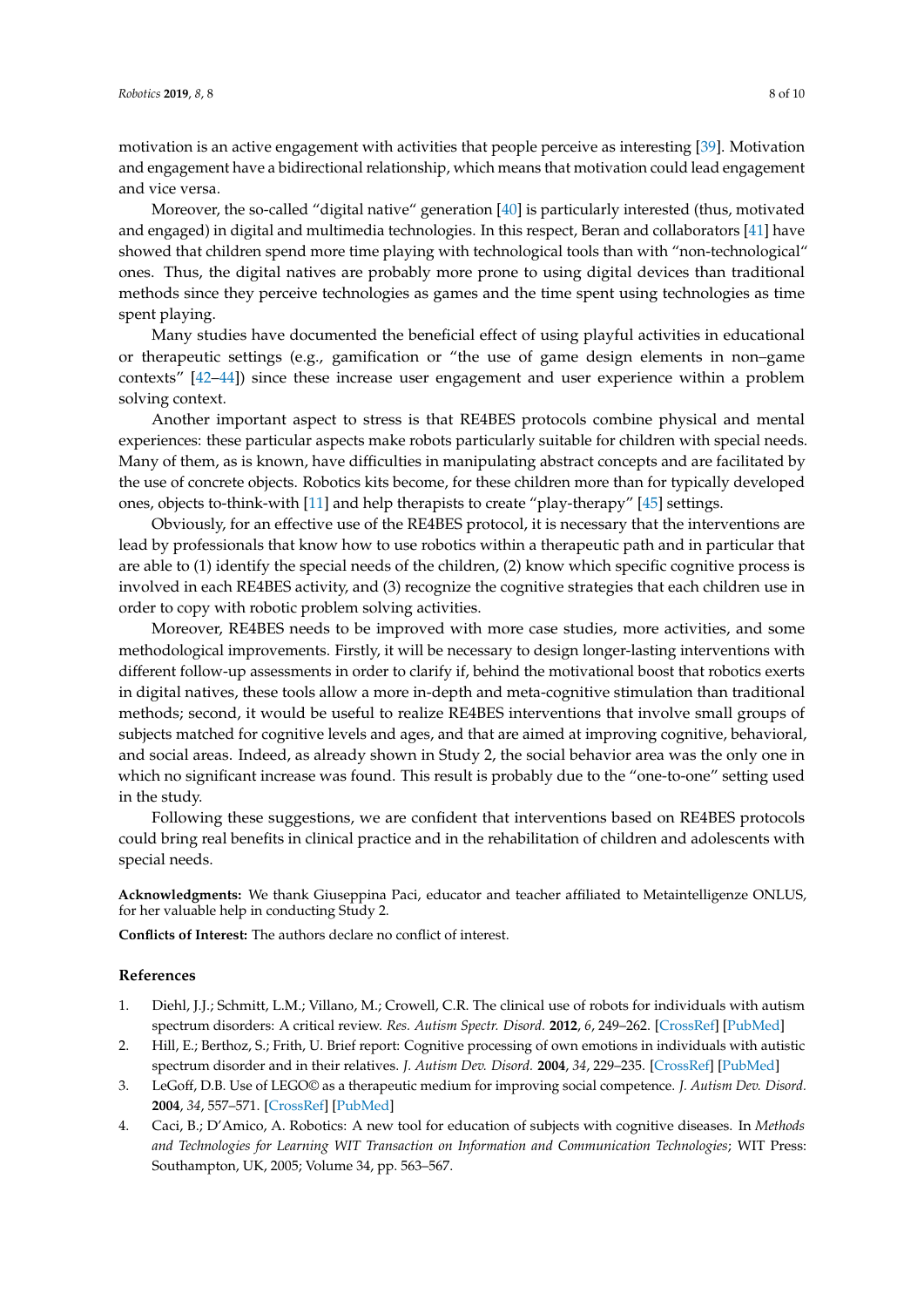- <span id="page-8-0"></span>5. Caci, B.; D'Amico, A.; Chiazzese, G. Robotics and virtual worlds: An experiential learning lab. In *Advances in Intelligent Systems and Computing*; Springer: Berlin/Heidelberg, Germany, 2013; Volume 196, pp. 83–87. [\[CrossRef\]](http://dx.doi.org/10.1007/978-3-642-34274-5_19)
- <span id="page-8-1"></span>6. Fridin, M.; Yaakobi, Y. Educational robot for children with ADHD/ADD. In Proceedings of the Architectural Design, International Conference on Computational Vision and Robotics, Bhubaneswar, India, 13–14 August 2011.
- <span id="page-8-2"></span>7. Caci, B.; Chiazzese, G.; D'Amico, A. Robotic and virtual world programming labs to stimulate reasoning and visual-spatial abilities. *Procedia Soc. Behav. Sci.* **2013**, *93*, 1493–1497. [\[CrossRef\]](http://dx.doi.org/10.1016/j.sbspro.2013.10.070)
- <span id="page-8-3"></span>8. Stolee, K.T.; Fristoe, T. Expressing computer science concepts through Kodu game lab. In Proceedings of the 42nd ACM Technical Symposium on Computer Science Education, Dallas, TX, USA, 9–12 March 2011; ACM: New York, NY, USA, 2011.
- <span id="page-8-4"></span>9. La Paglia, F.; Caci, B.; La Barbera, D.; Cardaci, M. Using robotics construction kits as metacognitive tools: A research in an Italian primary school. *Stud. Health Technol. Inf.* **2010**, *154*, 110–114. [\[CrossRef\]](http://dx.doi.org/10.3233/978-1-60750-561-7-110)
- <span id="page-8-5"></span>10. Strom, J.; Slavov, G.; Chown, E. Omnidirectional walking using zmp and preview control for the NAO humanoid robot. In *Robot Soccer World Cup*; Springer: Berlin/Heidelberg, Germany, 2009.
- <span id="page-8-6"></span>11. Aaltonen, I.; Arvola, A.; Heikkilä, P.; Lammi, H. Hello Pepper, May I Tickle You?: Children's and Adults' Responses to an Entertainment Robot at a Shopping Mall. In Proceedings of the Companion of the 2017 ACM/IEEE International Conference on Human-Robot Interaction, Vienna, Austria, 6–9 March 2017; ACM: New York, NY, USA, 2017.
- <span id="page-8-7"></span>12. D'Amico, A.; Guastella, D. Robotics construction kits: From "objects to think with" to "objects to think and to emote with". *Future Internet* **2018**, *10*, 21. [\[CrossRef\]](http://dx.doi.org/10.3390/fi10020021)
- <span id="page-8-8"></span>13. Papert, S. *Mindstorms: Children, Computers, and Powerful Ideas*; Basic Books, Inc.: New York, NY, USA, 1980.
- <span id="page-8-9"></span>14. Shapiro, L. *Embodied Cognition*; Routledge: Abingdon-on-Thames, UK, 2010.
- <span id="page-8-10"></span>15. Reeves, T.C.; Herrington, J.; Oliver, R. Authentic activities and online learning. In Proceedings of the HERDSA 2002 Quality Conversations: 25th HERDSA Annual Conference, Perth, Australia, 7–10 July 2002; pp. 562–567.
- <span id="page-8-11"></span>16. Herrington, J.; Oliver, R.; Herrington, A. Authentic learning on the web: Guidelines for course design. In *Flexible Learning in an Information Society*; IGI Global: Hershey, PA, USA, 2007; pp. 26–35.
- <span id="page-8-12"></span>17. Gibbs, R.W., Jr. *Embodiment and Cognitive Science*; Cambridge University Press: Cambridge, UK, 2005.
- <span id="page-8-13"></span>18. Wechsler, D. *Wechsler Intelligence Scale for Children-WISC-IV*; Psychological Corporation: New York, NY, USA, 2003.
- <span id="page-8-14"></span>19. Baddeley, A.D.; Hitch, G. Working memory. In *Psychology of Learning and Motivation*; Academic Press: Cambridge, MA, UK, 1974; Volume 8, pp. 47–89.
- <span id="page-8-15"></span>20. D'Amico, A.; e Lipari, C. *La Batteria PML per la Misurazione della Memoria di Lavoro. Manuale per l'Operatore e Libretti delle Prove*; Firera & Liuzzo Group: Roma, Italy, 2012; ISBN 978-88-6538-015-4.
- <span id="page-8-16"></span>21. D'Amico, A.; Guarnera, M. Exploring working memory in children with low arithmetical achievement. *Learn. Individ. Differ.* **2005**, *15*, 189–202. [\[CrossRef\]](http://dx.doi.org/10.1016/j.lindif.2005.01.002)
- 22. D'Amico, A.; Passolunghi, M.C. Naming speed and effortful and automatic inhibition in children with arithmetic learning disabilities. *Learn. Individ. Differ.* **2009**, *19*, 170–180. [\[CrossRef\]](http://dx.doi.org/10.1016/j.lindif.2009.01.001)
- 23. D'Amico, A. The assessment and Training of Working Memory for Prevention and Early Intervention in Case of Reading, Writing and Arithmetical Difficulties in Children. In *Working Memory Capacity, Developments and Improvment Techniques*; Nova Science Publishers, Inc.: New York, NY, USA, 2010; pp. 201–224.
- <span id="page-8-17"></span>24. Alloway, T.P.; Gathercole, S.E.; Kirkwood, H.; Elliott, J. The working memory rating scale: A classroom-based behavioral assessment of working memory. *Learn. Individ. Differ.* **2009**, *19*, 242–245. [\[CrossRef\]](http://dx.doi.org/10.1016/j.lindif.2008.10.003)
- <span id="page-8-18"></span>25. Gathercole, S.E.; Pickering, S.J. Assessment of working memory in six-and seven-year-old children. *J. Educ. Psychol.* **2000**, *92*, 377. [\[CrossRef\]](http://dx.doi.org/10.1037/0022-0663.92.2.377)
- <span id="page-8-19"></span>26. Gathercole, S.E.; Pickering, S.J.; Ambridge, B.; Wearing, H. The structure of working memory from 4 to 15 years of age. *Dev. Psychol.* **2004**, *40*, 177. [\[CrossRef\]](http://dx.doi.org/10.1037/0012-1649.40.2.177) [\[PubMed\]](http://www.ncbi.nlm.nih.gov/pubmed/14979759)
- <span id="page-8-20"></span>27. Bandura, A. Self-efficacy: Toward a unifying theory of behavioral change. *Psychol. Rev.* **1977**, *84*, 191. [\[CrossRef\]](http://dx.doi.org/10.1037/0033-295X.84.2.191) [\[PubMed\]](http://www.ncbi.nlm.nih.gov/pubmed/847061)
- <span id="page-8-21"></span>28. Beck, J.S. Cognitive-behavioral therapy. *Clin. Textb. Addict. Disord.* **2011**, *491*, 474–501.
- <span id="page-8-22"></span>29. Dehaene, S. Varieties of numerical abilities. *Cognition* **1992**, *44*, 1–42. [\[CrossRef\]](http://dx.doi.org/10.1016/0010-0277(92)90049-N)